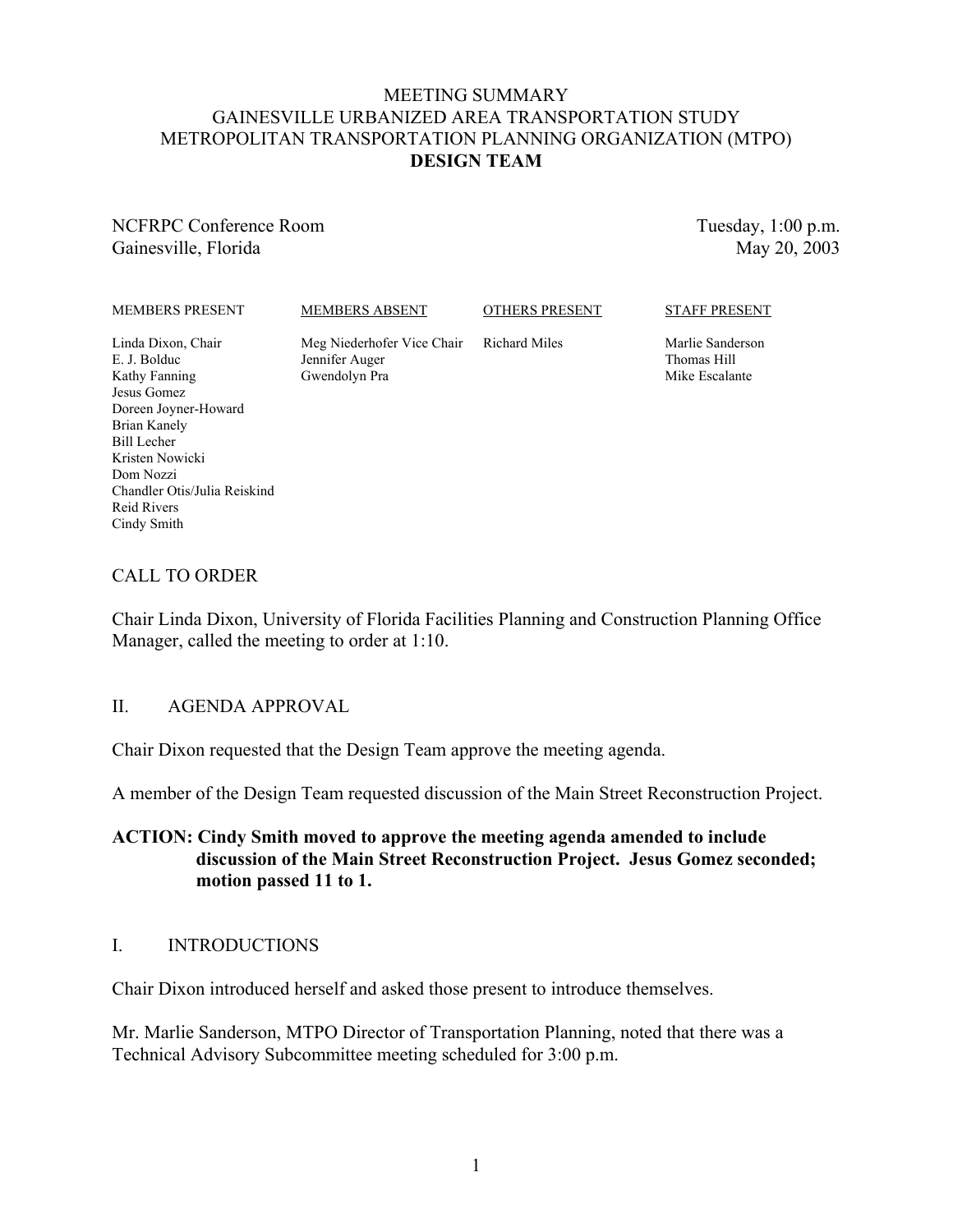# III. US 441 BICYCLE SAFETY PROJECT

Mr. Thomas Hill, MTPO Senior Planner stated that the Florida Department of Transportation (FDOT) staff has submitted US 441 Bicycle Safety Project design plans. He discussed some photos of the project area.

Ms. Doreen Joyner-Howard, FDOT District 2 Transportation Planner, discussed the US 441 Bicycle Safety Project design plans and answered questions.

## **ACTION: Reid Rivers moved to recommend that the MTPO approve the US 441 Bicycle Safety Project design plans and to request that FDOT reduce the number of signs. Brian Kanely seconded; motion passed 9to 3.**

### IV. DESIGN PLAN REVIEW PERCENTAGE REVIEWS

Mr. Thomas Hill, MTPO Senior Planner, stated that FDOT staff has requested discussion of the design plan review process. He recommended that the Design Team begin to develop design plan review procedures.

Ms. Joyner-Howard discussed FDOT's concern regarding the design plan review process and answered questions.

Mr Sanderson discussed MTPO staff's recommendation.

**It was a consensus of the Design Team to recommend that the MTPO amend its Urban Design Policy Manual project review procedures to be a two stage process:**

- **Stage One- Each fall, the Design Team reviews the FDOT Tentative Work Program and selects projects to review at the scoping stage.**
- **Stage Two- Review 30 percent and 60 percent design plans.**

# IV<sub>B</sub>. MAIN STREET RECONSTRUCTION PROJECT

A member of the Design Team discussed her concerns regarding landscaping for the Main Street resurfacing project.

Ms. Joyner-Howard discussed the Main Street landscaping and answered questions. She said that FDOT staff would work with Gainesville Regional Utilities staff regarding these landscaping issues.

**It was a consensus to have FDOT present 60 percent design plans on the Main Street Reconstruction Project as an information item at the next Design Team meeting.**